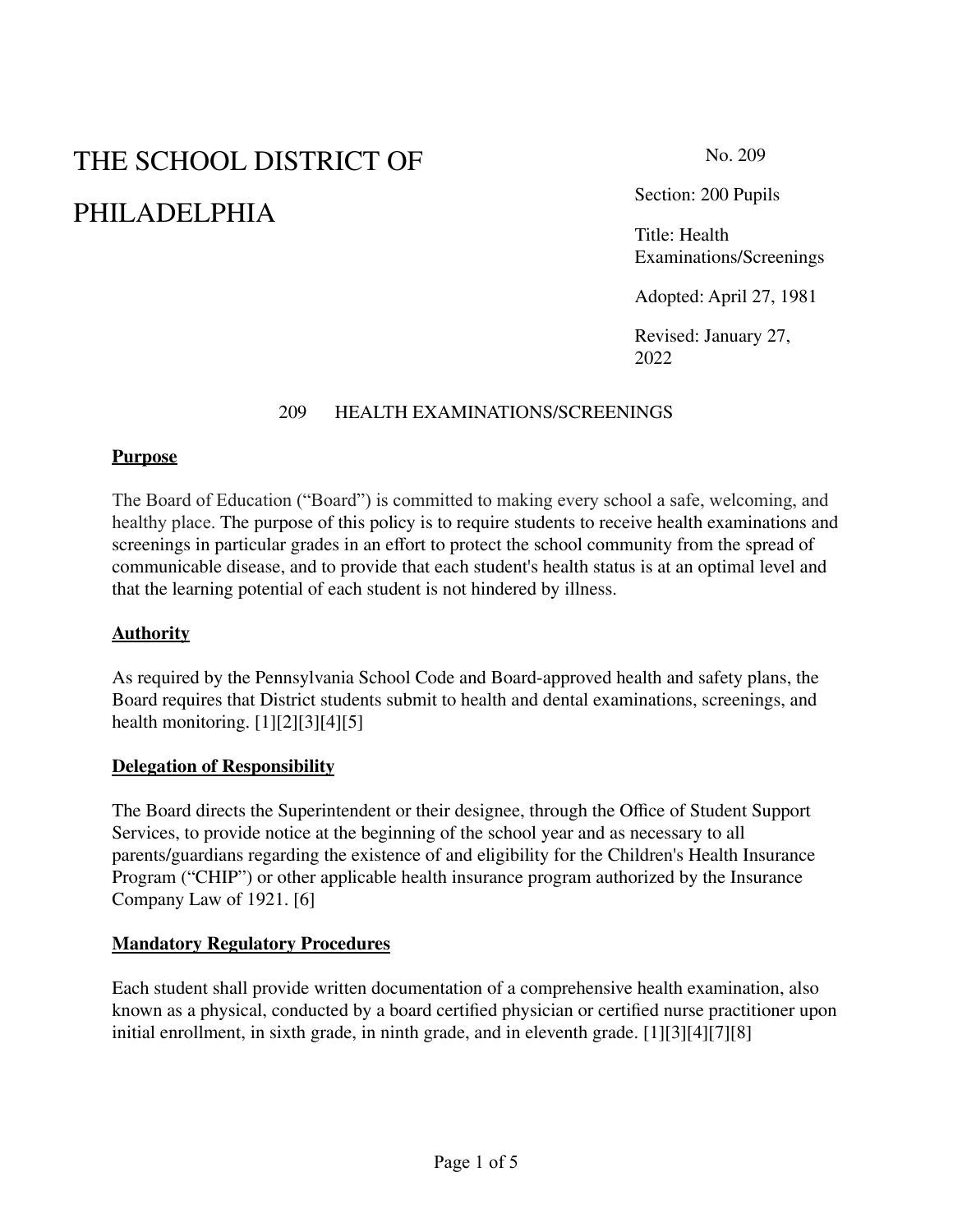The District shall accept reports of privately conducted physical and dental examinations completed within one (1) year prior to a student's entry into the grade where an exam is required. [4]

Students transferring from other school districts must provide a record of a comprehensive health examination within 10 days after the transfer regardless of their age or grade if health records, including documentation of health examinations and immunizations, are not made available by the original school. [7]

Each student shall provide written documentation of a comprehensive dental examination conducted by a private dentist or dental hygienist or a contracted school-based dentist authorized by the District upon initial enrollment, in third grade, and in seventh grade. [2][3][4][8][9]

A program of dental education shall be provided to all students in pre-kindergarten through grade seven organized by the certified school nurse and provided by one of the District's dental or university partners.

In lieu of the examinations conducted by school-based dental providers, any child of school age may furnish the local school officials with a dental report of examination made at their own expense by their family dentist.

The certified school nurse shall administer to each student vision screenings, hearing screenings, scoliosis screenings, and annual growth screenings. Height and weight measurements shall be used to calculate the student's weight-for-height ratio. Tuberculosis screenings are required upon entry and 9th grade and shall be obtained through the student's primary care physician. [1][3][5]

A student who presents a statement signed by the parent/guardian that a health examination is contrary to the student's or parent's/guardian's religious beliefs shall be examined only when the Secretary of Health determines that facts exist indicating that certain conditions would increase the risk of communicable diseases for those in contact with the student if the student is not examined for those conditions. [10][11]

Where it appears to school health officials or teachers that a student deviates from normal growth and development, or where school examinations reveal conditions requiring health or dental care, the parent/guardian shall be informed; and a recommendation shall be made that the parent/guardian consult a private physician or dentist. The parent/guardian shall be required to report to the school the action taken subsequent to such notification. If the parent/guardian fails to report the action taken, the certified school nurse or school physician shall coordinate a special health examination for the student. [1][3][6]

In the event that the parent/guardian objects to or refuses to obtain a regular or special health or dental examination or refuses to permit the child to be examined as arranged by the school nurse or school physician, the school nurse, in consultation with the school physician, shall determine whether the student appears to have unaddressed health conditions such that under the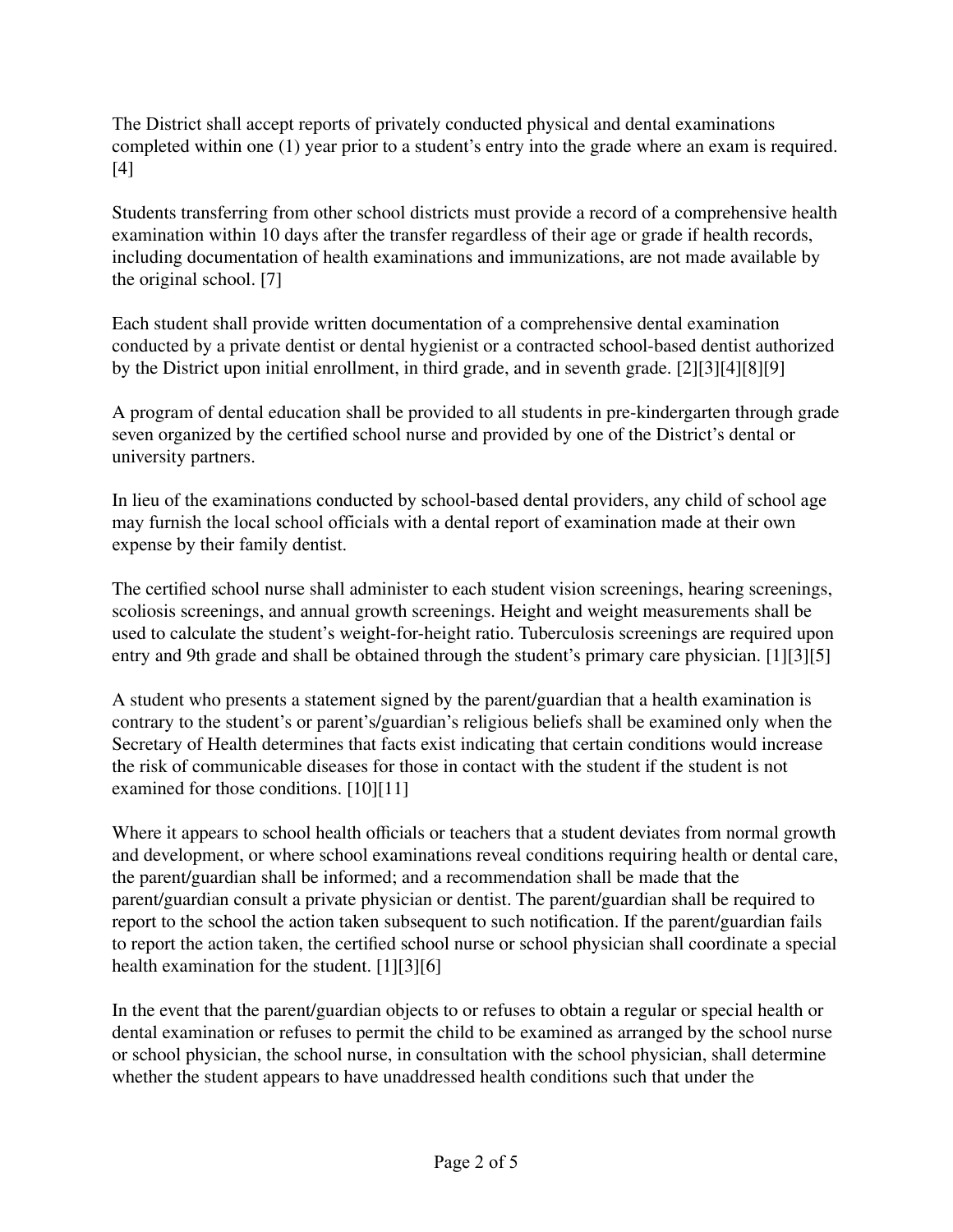circumstances the refusal should be reported to the Pennsylvania Department of Health or other appropriate authorities.

Parents/guardians of students who are required to receive grade mandated physical and dental examinations or screenings shall be notified by the certified school nurse. The notice shall include the form(s) to be completed by the physician and/or dentist and to provide the documentation to the school principal or certified school nurse. Such a statement may also include notification that the student may be exempted from such examination or screening if it is contrary to the parent's/guardian's religious beliefs. [7][12][13][14]

The notice shall encourage the parent/guardian to have the examination or screening conducted by the student's private physician or dentist at the parent's/guardian's expense to promote continuity of care. The notice shall include the date and location of any screenings to be performed by the school nurse and notice that the parents/guardians may attend.

Where school health officials or staff have reasonable cause to suspect that a student may be the victim of child abuse, the school employee shall make a report of suspected child abuse in accordance with law and Board policy. [15][16]

## **Health Monitoring**

The Board directs the Superintendent or their designee, through the Office of Student Support Services to monitor student health in accordance with applicable Board policy and any Board-approved health and safety plans. [17]

A student may request an alternative method of monitoring as a religious accommodation, and designated District staff shall assess and respond to such requests in accordance with applicable law, regulations, and Board policy. A request for an accommodation that would unreasonably impair safety or cause undue hardship will not be granted. [18]

A student with a health condition that may render a monitoring method ineffective should notify designated staff so that alternative or supplemental methods may be considered. [18][19]

Students who may be exhibiting symptoms that indicate health concerns shall be referred to the certified school nurse or designated staff for further assessment and response, in accordance with Board policy. [17]

## Health Records

A comprehensive health record shall be maintained in the Student Information System for each student enrolled in the District. The record shall include the results of required tests, measurements, screenings, regular and special examinations, and medical questionnaires. [1]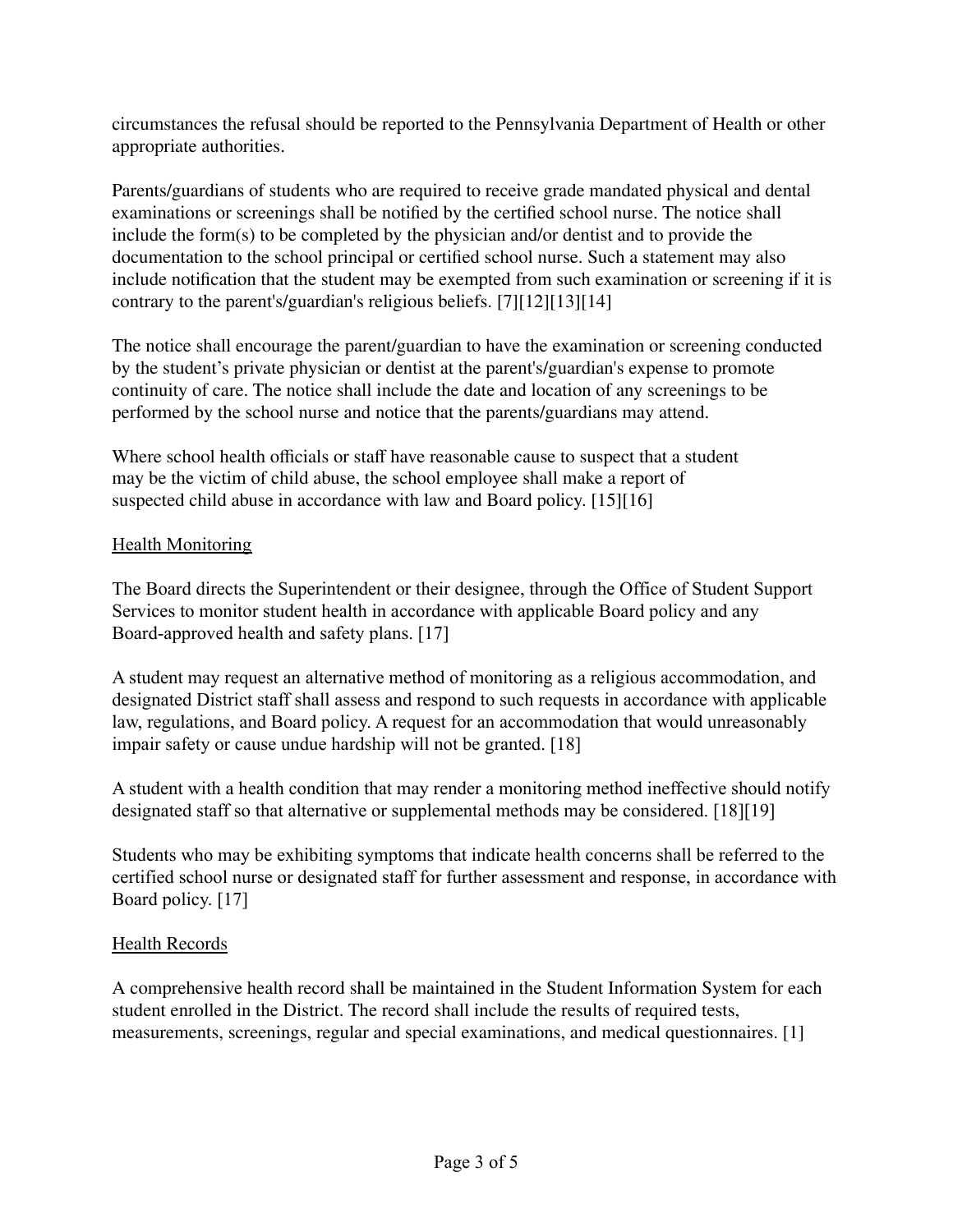All health records shall be confidential and shall be disclosed only when necessary for the health of the student or when requested by the parent/guardian, in accordance with law and Board policy. [20][21]

The District may disclose information from health records to appropriate parties in connection with an emergency when necessary to protect the health or safety of the student or other individuals, in accordance with applicable law and Board policy. [17][20][21][22][23][24][25]

In accordance with [Policy](https://www.philasd.org/schoolboard/policies/) 216 - Student Records and its administrative procedures, the District shall request the health records of students transferring into District schools and respond to such requests for the health records of students transferring from District schools to other schools. [20][21]

The District shall not destroy a student's health record for a period of at least two (2) years after the student ceases to be enrolled, but may surrender the student's health record portion thereof to the parent or guardian if the student does not re-enroll in an elementary or secondary school in Pennsylvania. [20][26]

## **Legal References:**

- 1. [24 P.S. 1402](https://www.legis.state.pa.us/cfdocs/legis/LI/uconsCheck.cfm?txtType=HTM&yr=1949&sessInd=0&smthLwInd=0&act=14&chpt=14&sctn=2&subsctn=0)
- 2. [24 P.S. 1403](https://www.legis.state.pa.us/cfdocs/legis/LI/uconsCheck.cfm?txtType=HTM&yr=1949&sessInd=0&smthLwInd=0&act=14&chpt=14&sctn=3&subsctn=0)
- 3. [22 PA Code 12.41](http://www.pacodeandbulletin.gov/Display/pacode?file=/secure/pacode/data/022/chapter12/s12.41.html&d=reduce)
- 4. [24 P.S. 1407](https://www.legis.state.pa.us/cfdocs/legis/LI/uconsCheck.cfm?txtType=HTM&yr=1949&sessInd=0&smthLwInd=0&act=14&chpt=14&sctn=7&subsctn=0)
- 5. [28 PA Code 23.1 et seq](http://www.pacodeandbulletin.gov/Display/pacode?file=/secure/pacode/data/028/chapter23/chap23toc.html&d=reduce#23.1.)
- 6. [24 P.S. 1406](https://www.legis.state.pa.us/cfdocs/legis/LI/uconsCheck.cfm?txtType=HTM&yr=1949&sessInd=0&smthLwInd=0&act=14&chpt=14&sctn=6&subsctn=0)
- 7. [28 PA Code 23.2](http://www.pacodeandbulletin.gov/Display/pacode?file=/secure/pacode/data/028/chapter23/chap23toc.html&d=reduce#23.2.)
- 8. [24 P.S. 1410](https://www.legis.state.pa.us/cfdocs/legis/LI/uconsCheck.cfm?txtType=HTM&yr=1949&sessInd=0&smthLwInd=0&act=14&chpt=14&sctn=10&subsctn=0)
- 9. [28 PA Code 23.3](http://www.pacodeandbulletin.gov/Display/pacode?file=/secure/pacode/data/028/chapter23/chap23toc.html&d=reduce#23.3.)
- 10. [24 P.S. 1419](https://www.legis.state.pa.us/cfdocs/legis/LI/uconsCheck.cfm?txtType=HTM&yr=1949&sessInd=0&smthLwInd=0&act=14&chpt=14&sctn=19&subsctn=0)
- 11. [28 PA Code 23.45](http://www.pacodeandbulletin.gov/Display/pacode?file=/secure/pacode/data/028/chapter23/chap23toc.html&d=reduce#23.45.)
- 12. [24 P.S. 1405](https://www.legis.state.pa.us/cfdocs/legis/LI/uconsCheck.cfm?txtType=HTM&yr=1949&sessInd=0&smthLwInd=0&act=14&chpt=14&sctn=5&subsctn=0)
- 13. [20 U.S.C. 1232h](https://www.law.cornell.edu/uscode/text/20/1232h)
- 14. [Pennsylvania Department of Health Mandated School Health Program Forms](https://www.health.pa.gov/topics/school/Pages/Mandated-School-Health-Programs.aspx)
- 15. [Policy 806](https://www.philasd.org/schoolboard/policies/) Child Abuse
- 16. [23 Pa. C.S.A. Sec. 6311](https://codes.findlaw.com/pa/title-23-pacsa-domestic-relations/pa-csa-sect-23-6311.html)
- 17. [Policy 203](https://www.philasd.org/schoolboard/policies/) Immunizations and Communicable Diseases
- 18. [Policy 103](https://www.philasd.org/schoolboard/policies/) Nondiscrimination in School and Classroom Practices
- 19. [Policy 103.1](https://www.philasd.org/schoolboard/policies/) Nondiscrimination Qualified Students With Disabilities/Protected Handicapped Students
- 20. [24 P.S. 1409](https://www.legis.state.pa.us/cfdocs/legis/LI/uconsCheck.cfm?txtType=HTM&yr=1949&sessInd=0&smthLwInd=0&act=14&chpt=14&sctn=9&subsctn=0)
- 21. [Policy 216](https://www.philasd.org/schoolboard/policies/) Student Records
- 22. [20 U.S.C. Sec. 1232g](https://www.law.cornell.edu/uscode/text/20/1232g)
- 23. [34 CFR Part 99](https://www.law.cornell.edu/cfr/text/34/part-99)
- 24. [Policy 805](https://www.philasd.org/schoolboard/policies/) Emergency Preparedness